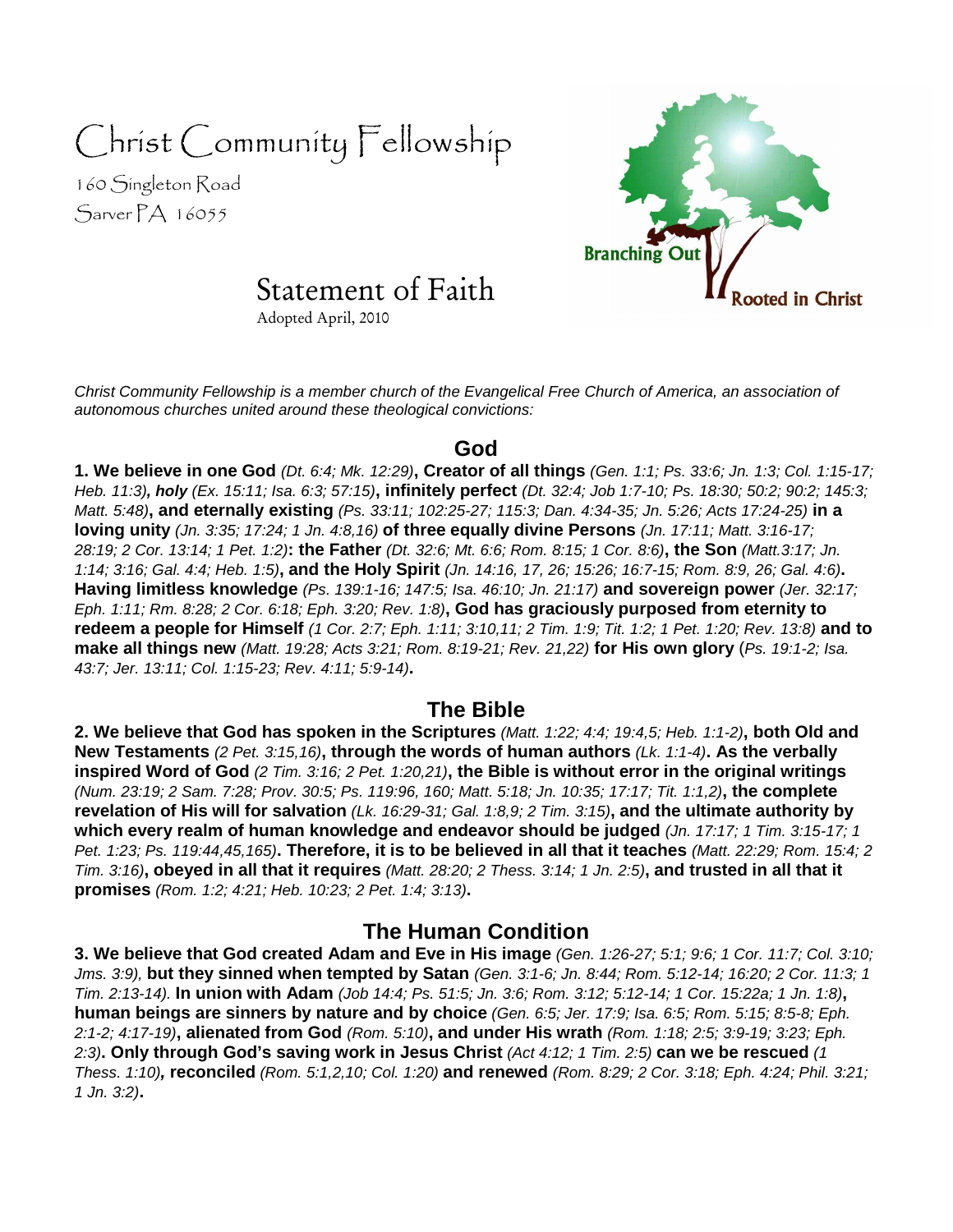#### **Jesus Christ**

**4. We believe that Jesus Christ** (Matt. 1:21; 16:18) **is God incarnate** (Jn. 1:14, 18; 1 Jn. 4:2)**, fully God**  (Isa. 9:6; Jer. 23:6; Jn. 1:1; 20:28; Rom. 9:5; Col. 2:9) **and fully man** (Matt. 4:2; Lk. 2:40, 52; Jn. 11:35; Heb. 5:7-8; 1 Jn. 1:1-3)**, one Person in two natures** (Jn. 3:13; 10:30; 17:5)**. Jesus—Israel's promised Messiah** (Gen. 3:14-20; 12:1-3; 49:8-12; 2 Sam. 7:11b-16; Matt. 1:1, 17; Lk. 4:16-22; 24:25-27; Jn. 1:41; 4:25-26; Acts 2:36; 13:23,32; Rom. 1:2-3; 2 Tim. 2:8,9)**—was conceived through the Holy Spirit** (Matt. 1:18; Lk. 1:34,35) **and born of the virgin Mary** (Isa. 7:14; Matt. 1:20; Lk. 1:34,35)**. He lived a sinless life** (Rom. 5:19; Gal. 4:4,5; Matt. 3:15; Phil. 2:7,8; Heb. 4:15)**, was crucified under Pontius Pilate** (Dt. 21:23; Ps. 16:10; Matt. 27:26; Mk. 15:15; Lk. 23:16; Jn. 19:16; Acts 2:27, 37)**, arose bodily from the dead** (Matt. 28:1-10; Mk. 16:1-8; Lk. 24:39; Rom. 4:25; 1 Cor. 15:20, 44-45; Col. 1:18; Rev. 1:5)**, ascended into heaven** (Lk. 24:51; Acts 1:6-11; Eph. 1:20; 4:8-10; 1 Tim. 3:16) **and sits at the right hand of God the Father** (Eph. 1:20; Col. 3:1; Heb. 1:3; 8:1; 10:12; 1 Pet. 3:22) **as our High Priest** (Heb. 2:17; 3:1; 4:14; 6:20; 8:1) **and Advocate** (Rom. 8: 34; Heb. 7:25; 9:24; 1 Jn. 2:1).

#### **The Work of Christ**

**5. We believe that Jesus Christ, as our representative** (Gen. 2:15-17; Matt. 4:1-11; Mk. 1:12-13; Lk. 4:1-13; Rom. 5:18-19; 1 Cor. 1:30; 15:45, 47; Phil. 3:9) **and substitute** (Mk. 10:45; Heb. 2:16-17; 1 Pet. 2:24; 3:18)**, shed His blood on the cross** (Lev. 17:11; Mt. 26:28; Heb. 9:14, 22; 10:19; 1 Pet. 1:18-19; Rev. 12:10-11) **as the perfect, all-sufficient sacrifice** (1 Cor. 5:7; Heb. 9:23-24, 26, 28; 10:1; 13:11, 12) **for our sins** (Isa. 53:5-7, 12; Jn. 1:29; Rom. 3:21-26; 2 Cor. 5:21; Gal. 3:13; 1 Jn. 3:5)**. His atoning death** (Rom. 3:25; Heb. 2:17; 1 Jn. 2:2; 4:10) **and victorious resurrection** (Col. 1:13; 2:13-15; Heb. 2:14-15) **constitute the only ground for salvation** (Rom. 4:25; 6:4, 11, 14; 1 Cor. 6:14; 15:20; 2 Cor. 4:14; Eph. 1:19-20; 2:5-6; 1 Pet. 1:3).

#### **The Holy Spirit**

**6. We believe that the Holy Spirit, in all that He does, glorifies the Lord Jesus Christ** (Jn. 16:14)**. He convicts the world of its guilt** (Jn. 16:8; 1 Cor. 2:14)**. He regenerates sinners** (Ezek. 36:25-27; Jn. 3:3, 5; 1 Cor. 12:3; 2 Cor. 5:17; Eph. 2:5; Col. 2:13; 1 Thess. 1:4-5; 2 Thess. 2:13; Tit. 3:5; Jms. 1:18; 1 Pet. 1:3)**, and in Him they are baptized** (Mk. 1:8; Acts 1:5; 1 Cor. 12:13) **into union with Christ** (Rom. 3:24; 5:15-21; 12:5; 1 Cor. 1:2; 5:19; 15:22b; 2 Cor. 5:17; Gal. 1:22; 2:17; 3:28; Eph. 1:4; 2:12; 3:6; 4:32; 2 Tim. 2:10; 1 Thess. 4:16) **and adopted as heirs** (Rom. 8:15, 23; 9:4; Gal. 4:5; Eph. 1:5; Tit. 3:7) **in the family of God** (Matt. 12:49-50; 2 Cor. 6:18; Eph. 3:14; 1 Jn. 3:14-18)**. He also indwells** (Jn. 14:17; Rom. 8:11; 1 Cor. 3:16)**, illuminates** (1 Cor. 2:2; 2 Cor. 4:4-15; Eph. 1:17-19; Phil. 1:9-11)**, guides** (Jn. 16:13; Acts 15:28; Rom. 8:4, 14; Gal. 5:16, 18)**, equips** (Rom. 12:4-8; 1 Cor. 12: 4-10; Eph. 4: 7-11; 1 Pet. 4:10-11) **and empowers** (Acts 1:8; 10:38; Rom. 15:13; 1 Cor. 12:11; Eph. 3:16; 2 Tim. 1:7) **believers for Christ-like living and service** (Acts 6:8; Rom. 8:4-6, 12-16; 2 Cor. 13:14; Gal. 3:3, 5; 5:22-23, 25; Eph. 2:22; 4:3; Phil. 2:1-2).

#### **The Church**

**7. We believe that the true church** (Matt. 16:18; 1 Cor. 12:28; Eph. 4:4-6; 5:25; Heb. 12:28) **comprises all who have been justified by God's grace through faith alone in Christ alone** (Ps. 103:12; Isa. 44:22; Jn. 3:16; Acts 16:31; Rom. 3:20-28; 4:3; 5:1, 21; 8:1, 30, 33-34; 10:4, 9; 2 Cor. 5:21; Gal. 2:16; Eph. 2:8-9; Phil. 3:9; Tit. 3:7; Heb. 10:14)**. They are united by the Holy Spirit in the body of Christ** (1 Cor. 12:12-27)**, of which He is the Head** (Eph. 1:22-23; 4:15-16; Col. 1:18; 2:19)**. The true church is manifest in local churches**  (Acts 9:31; 20:28-30; Rom. 16:5; 1 Cor. 1:2; 16:19; 2 Cor. 1:1; 1 Thess. 1:1; Philem. 1-2)**, whose membership should be composed only of believers** (Matt. 18:15-20; Acts 2:41, 47; 14:23; 20:7; 1 Cor. 1:2, 9; 11:20; 12:13; 14:40; 16:1-2; 1 Tim. 3:1-13; 5:9; Tit. 1:5-9; Heb. 10:25)**. The Lord Jesus mandated two ordinances, baptism** (Matt. 28:18-20; Rom. 6:3-4; Col. 2:12) **and the Lord's Supper** (Matt. 26:26-29; Mk. 14:22-25; Lk. 22:15-20; 1 Cor. 11:23-26)**, which visibly and tangibly express the gospel. Though they are not the means of salvation, when celebrated by the church in genuine faith, these ordinances confirm and nourish the believer** (Jn. 6:55-56; Acts 2:38; 8:39; 16:34; 1 Cor. 10:16; 11:29-30; Col. 2:12)**.**